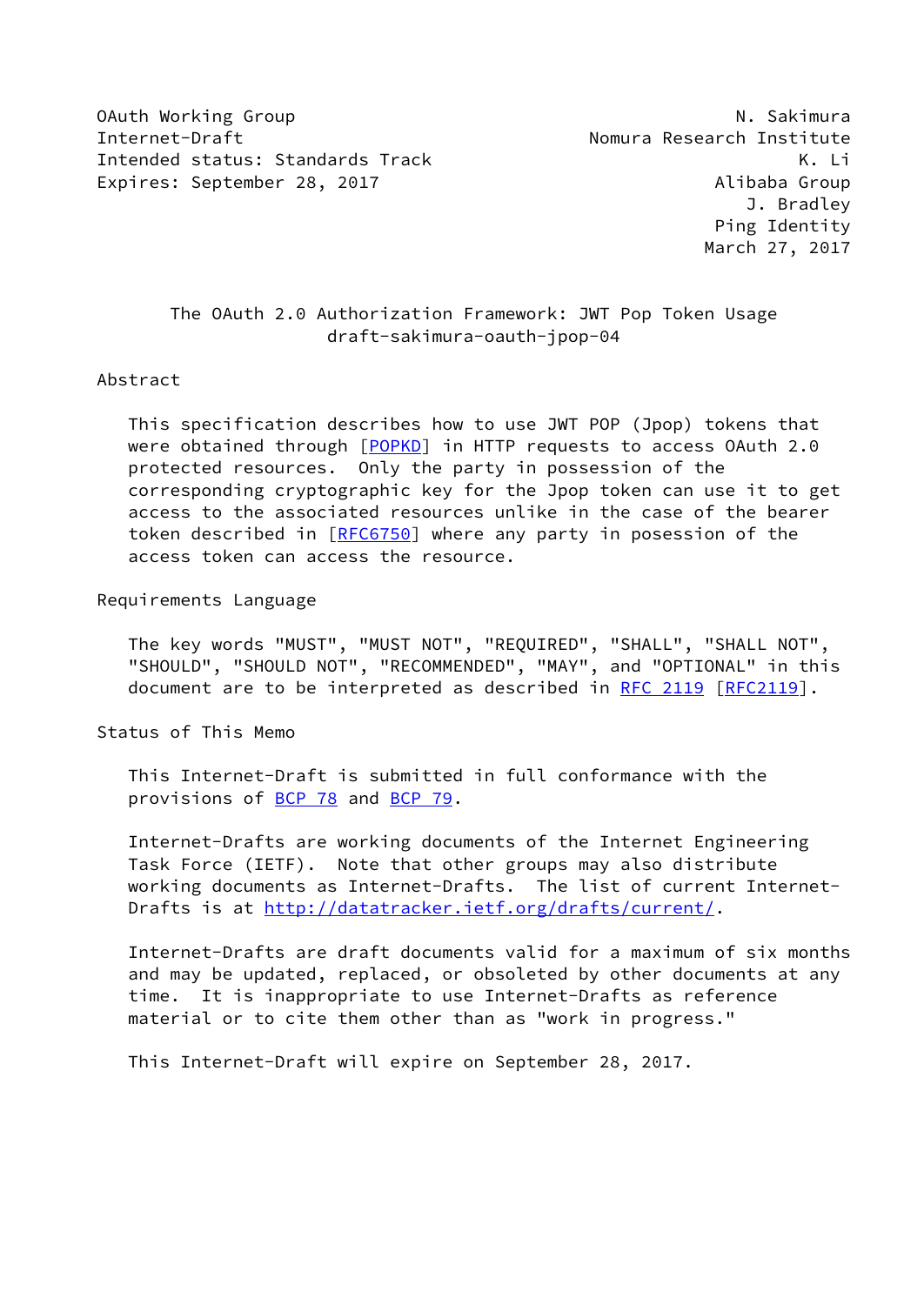Internet-Draft JPOP March 2017

Copyright Notice

 Copyright (c) 2017 IETF Trust and the persons identified as the document authors. All rights reserved.

This document is subject to **[BCP 78](https://datatracker.ietf.org/doc/pdf/bcp78)** and the IETF Trust's Legal Provisions Relating to IETF Documents [\(http://trustee.ietf.org/license-info](http://trustee.ietf.org/license-info)) in effect on the date of publication of this document. Please review these documents carefully, as they describe your rights and restrictions with respect to this document. Code Components extracted from this document must include Simplified BSD License text as described in Section 4.e of the Trust Legal Provisions and are provided without warranty as described in the Simplified BSD License.

# Table of Contents

|       | $\overline{3}$                                                                                                                                                                                                                                                                                                                                                                                                             |
|-------|----------------------------------------------------------------------------------------------------------------------------------------------------------------------------------------------------------------------------------------------------------------------------------------------------------------------------------------------------------------------------------------------------------------------------|
| 1.1.  | $\frac{3}{3}$                                                                                                                                                                                                                                                                                                                                                                                                              |
|       |                                                                                                                                                                                                                                                                                                                                                                                                                            |
|       | $\overline{3}$                                                                                                                                                                                                                                                                                                                                                                                                             |
|       | $\overline{4}$                                                                                                                                                                                                                                                                                                                                                                                                             |
| 4.1.  | $\overline{4}$                                                                                                                                                                                                                                                                                                                                                                                                             |
|       | $\overline{5}$                                                                                                                                                                                                                                                                                                                                                                                                             |
|       | $\overline{5}$                                                                                                                                                                                                                                                                                                                                                                                                             |
|       | $\overline{1}$                                                                                                                                                                                                                                                                                                                                                                                                             |
| 6.1.  | $\overline{1}$                                                                                                                                                                                                                                                                                                                                                                                                             |
| 6.2.  | $\underline{8}$                                                                                                                                                                                                                                                                                                                                                                                                            |
|       | 9                                                                                                                                                                                                                                                                                                                                                                                                                          |
|       | 10                                                                                                                                                                                                                                                                                                                                                                                                                         |
| 8.1.  | 10                                                                                                                                                                                                                                                                                                                                                                                                                         |
| 8.2.  | 10                                                                                                                                                                                                                                                                                                                                                                                                                         |
|       | 11                                                                                                                                                                                                                                                                                                                                                                                                                         |
| 9.1.  | 11                                                                                                                                                                                                                                                                                                                                                                                                                         |
|       | 11                                                                                                                                                                                                                                                                                                                                                                                                                         |
|       | 11                                                                                                                                                                                                                                                                                                                                                                                                                         |
| 9.4.  | 11                                                                                                                                                                                                                                                                                                                                                                                                                         |
|       | 12                                                                                                                                                                                                                                                                                                                                                                                                                         |
|       | 12                                                                                                                                                                                                                                                                                                                                                                                                                         |
| 11.1. | 12                                                                                                                                                                                                                                                                                                                                                                                                                         |
|       | 13                                                                                                                                                                                                                                                                                                                                                                                                                         |
|       | 13                                                                                                                                                                                                                                                                                                                                                                                                                         |
|       | 13                                                                                                                                                                                                                                                                                                                                                                                                                         |
|       | Notational Conventions<br>2.<br>3.<br>Sender Constrained Token<br>4.<br>DN Constrained Token<br>4.2. Client ID Constrained Token<br>$\overline{5}$ .<br>6.<br>Mutual TLS acess method<br>7.<br>8.<br>Jpop Authentication Scheme<br>JWT Confirmation Methods<br>Certificate validation<br>9.3. Audiance Restriction<br>Dynamic client registration elements<br>11.2. Informative References<br>Appendix A. Document History |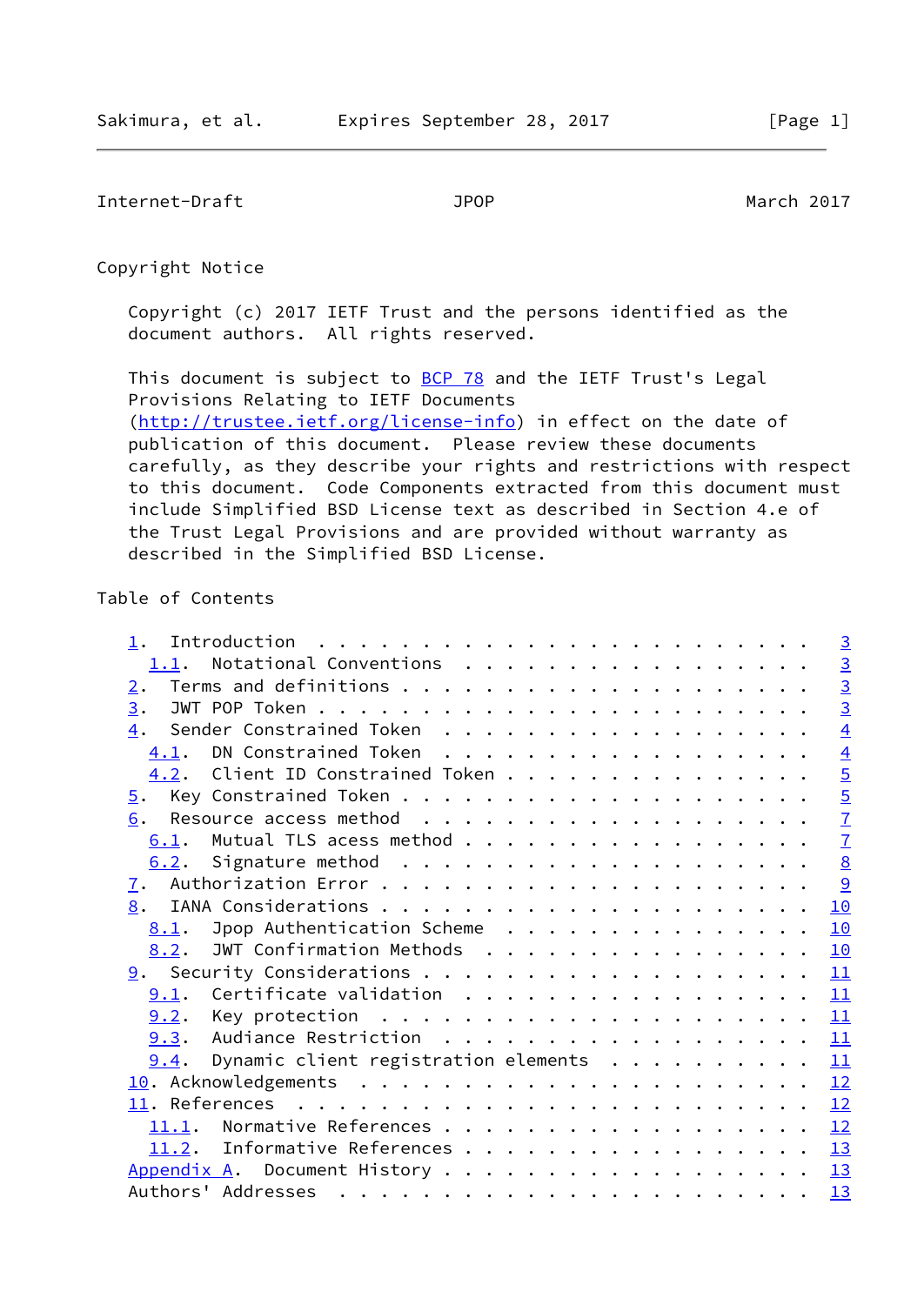Sakimura, et al. 
Expires September 28, 2017
[Page 2]

<span id="page-2-2"></span>Internet-Draft JPOP March 2017

<span id="page-2-1"></span>[1](#page-2-1). Introduction

 This document specifies the method for the client to use a proof-of possestion token against a protected resource. The format of such token is defined in section [3 of \[RFC7800\]](https://datatracker.ietf.org/doc/pdf/rfc7800#section-3).

 The same methods and JWT schema elements can be used with opaque tokens and OAuth 2.0 Token Introspection. [[RFC7662\]](https://datatracker.ietf.org/doc/pdf/rfc7662)

<span id="page-2-0"></span> [POPKD] can be used for a client to dynamically specify a key, or the Authorization Server can use information provided by the client at registration to provide the confirmation element.

### <span id="page-2-3"></span>[1.1](#page-2-3). Notational Conventions

 The key words "MUST", "MUST NOT", "REQUIRED", "SHALL", "SHALL NOT", "SHOULD", "SHOULD NOT", "RECOMMENDED", "NOT RECOMMENDED", "MAY", and "OPTIONAL" in this document are to be interpreted as described in [RFC](https://datatracker.ietf.org/doc/pdf/rfc2119) [2119](https://datatracker.ietf.org/doc/pdf/rfc2119) [\[RFC2119](https://datatracker.ietf.org/doc/pdf/rfc2119)].

 Unless otherwise noted, all the protocol parameter names and values are case sensitive.

<span id="page-2-4"></span>[2](#page-2-4). Terms and definitions

For the purpose of this document, the terms defined in [\[RFC6749](https://datatracker.ietf.org/doc/pdf/rfc6749)] and [\[RFC7800](https://datatracker.ietf.org/doc/pdf/rfc7800)] are used.

<span id="page-2-5"></span>[3](#page-2-5). JWT POP Token

 JWT PoP token is a JWS signed JWT whose payload is a JWT Claims Set. The JWT claims set MUST include the following:

iss The issuer identifier of the auhtorization server.

aud The identifier of the resource server.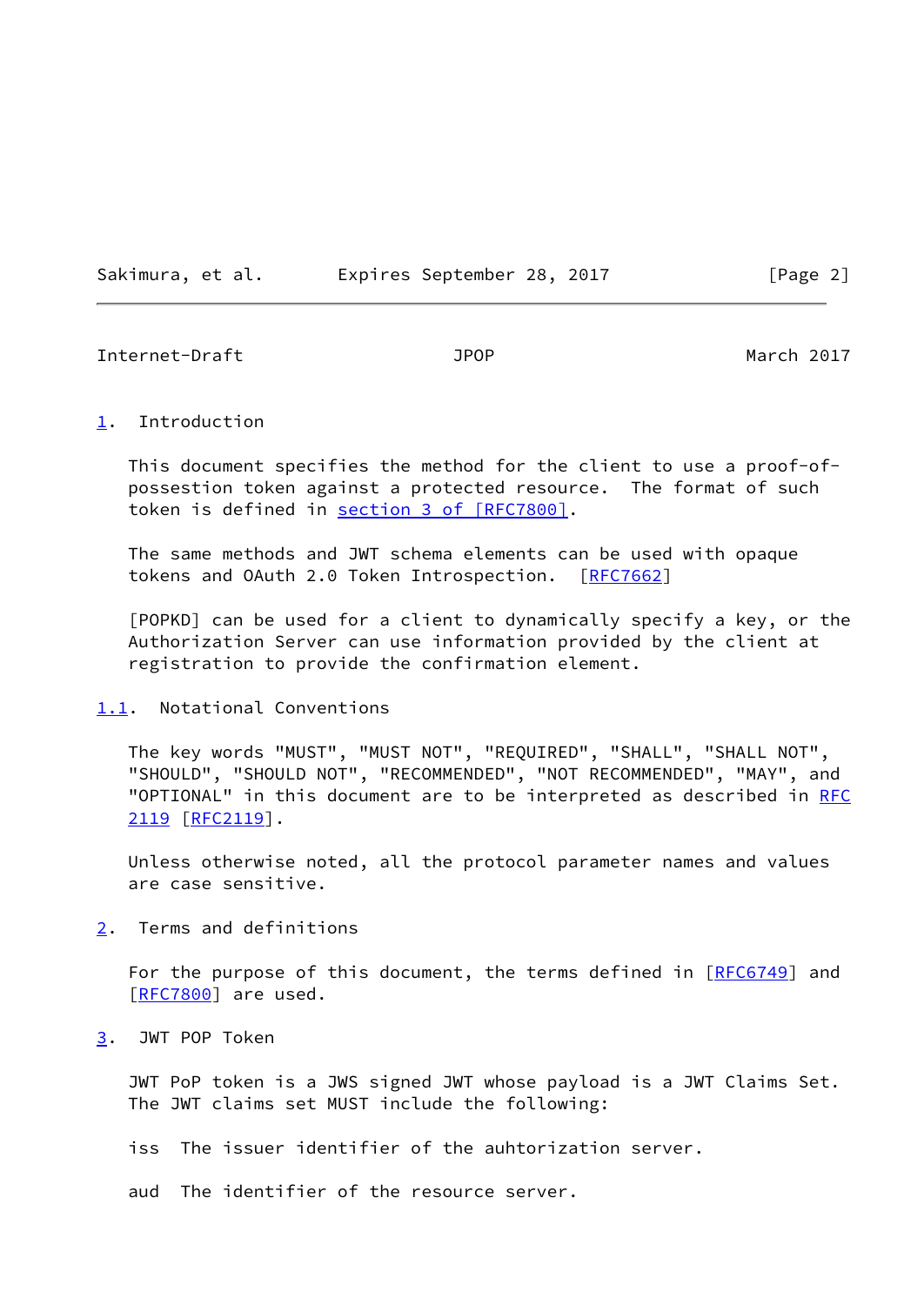iat The issuance time of this token.

exp The expiry time of this token.

cnf The confirmation method.

Their semantics are defined in [\[RFC7519](https://datatracker.ietf.org/doc/pdf/rfc7519)] and [\[RFC7800](https://datatracker.ietf.org/doc/pdf/rfc7800)].

Sakimura, et al. Expires September 28, 2017 [Page 3]

<span id="page-3-1"></span>Internet-Draft JPOP March 2017

Following is an example of such.

```
\overline{\mathcal{L}} "iss": "https://server.example.com",
          "aud": "https://resource.example.org",
          "iat": "1360189224",
          "exp": "1361398868",
          "cnf":{...}
 }
```
Figure 1: Example of JWT PoP Token.

<span id="page-3-0"></span>[4](#page-3-0). Sender Constrained Token

There are several varieties of sender constrained token. Namely:

- 1. DN Constrained Token
- 2. Client ID Constrained Token

<span id="page-3-2"></span>[4.1](#page-3-2). DN Constrained Token

 DN constrained token is typically used when X.509 client certificate authentication is used at the token endpoint. In this case, the constraint is expressed by including the following member at the top level of cnf claim.

 dn The Distinguished Name of the client certificate as a string that the client used in the authorization request.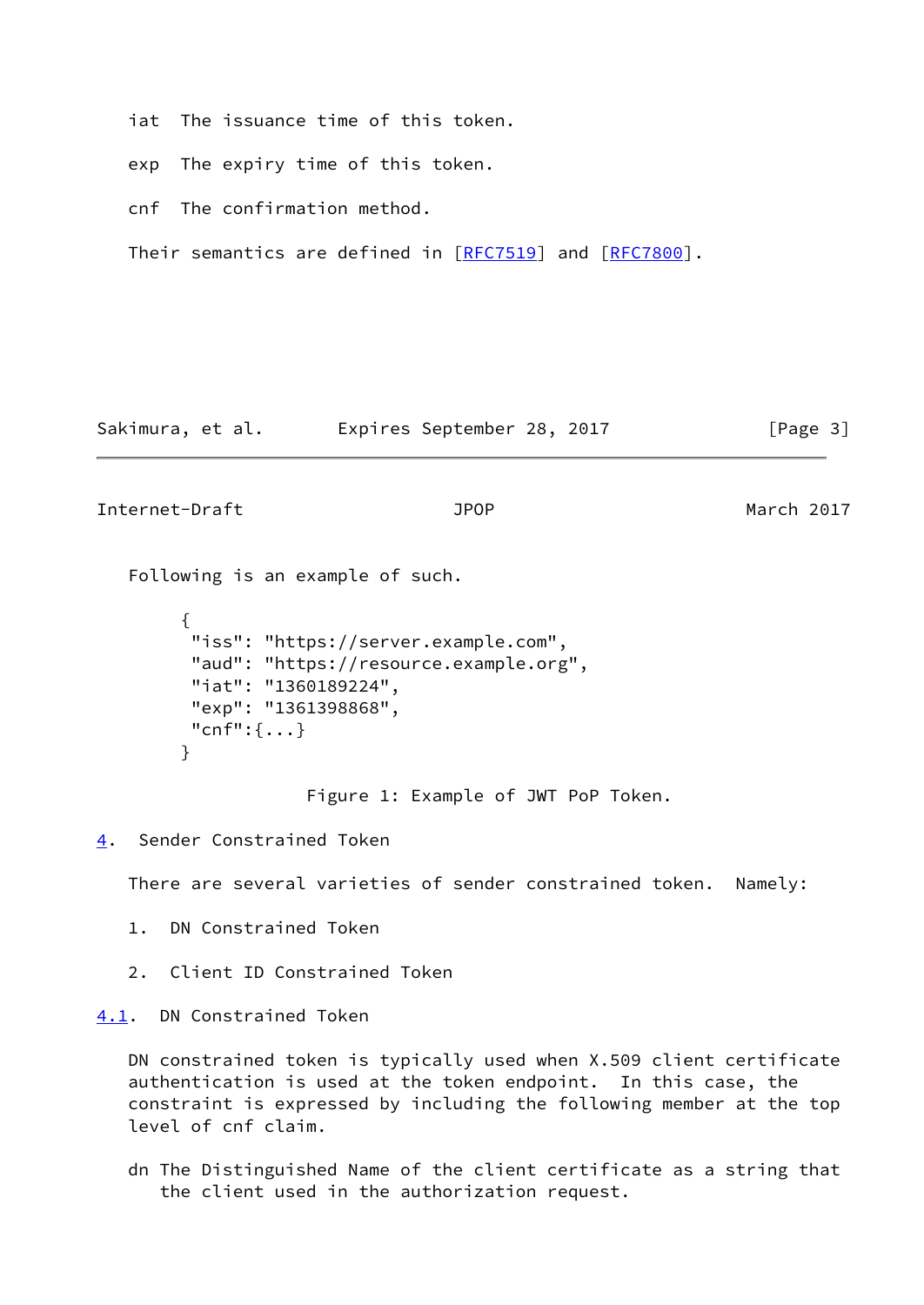The authorization server finds the relevant DN from the X.509 client certificate authentication that is performed at the token endpoint.

```
 {
            "iss": "https://server.example.com",
            "sub": "joe@example.com",
            "aud": "https://resource.example.org",
            "exp": "1361398824",
            "nbf": "1360189224",
            "cnf":{
              "dn": "cn=John Doe LLC,dc=client,dc=example,dc=com"
 }
   }
```
Figure 2: Example of DN Constrained JWT.

Sakimura, et al. Expires September 28, 2017 [Page 4]

<span id="page-4-1"></span>Internet-Draft JPOP March 2017

<span id="page-4-0"></span>[4.2](#page-4-0). Client ID Constrained Token

 The constraint in the Client ID constrained token is expressed by including the following member at the top level of cnf claim.

 cid The client\_id of the client that the client used in the authorization request. The combination of the "iss" of the access token and this value forms a globally unique identifier for the client.

 The authorization server finds the client ID from the client ID used in the client authentication at the token endpoint.

<span id="page-4-2"></span>[5](#page-4-2). Key Constrained Token

 Methods to express key constraints are extensively described in the section [3 of \[RFC7800\]](https://datatracker.ietf.org/doc/pdf/rfc7800#section-3). Such cnf claim is used in the access token described in [section 3](#page-2-5) to form a key constrained token. [\[RFC7800](https://datatracker.ietf.org/doc/pdf/rfc7800)] defines 4 confirmation methods.

jwk JSON Web Key Representing a Public Key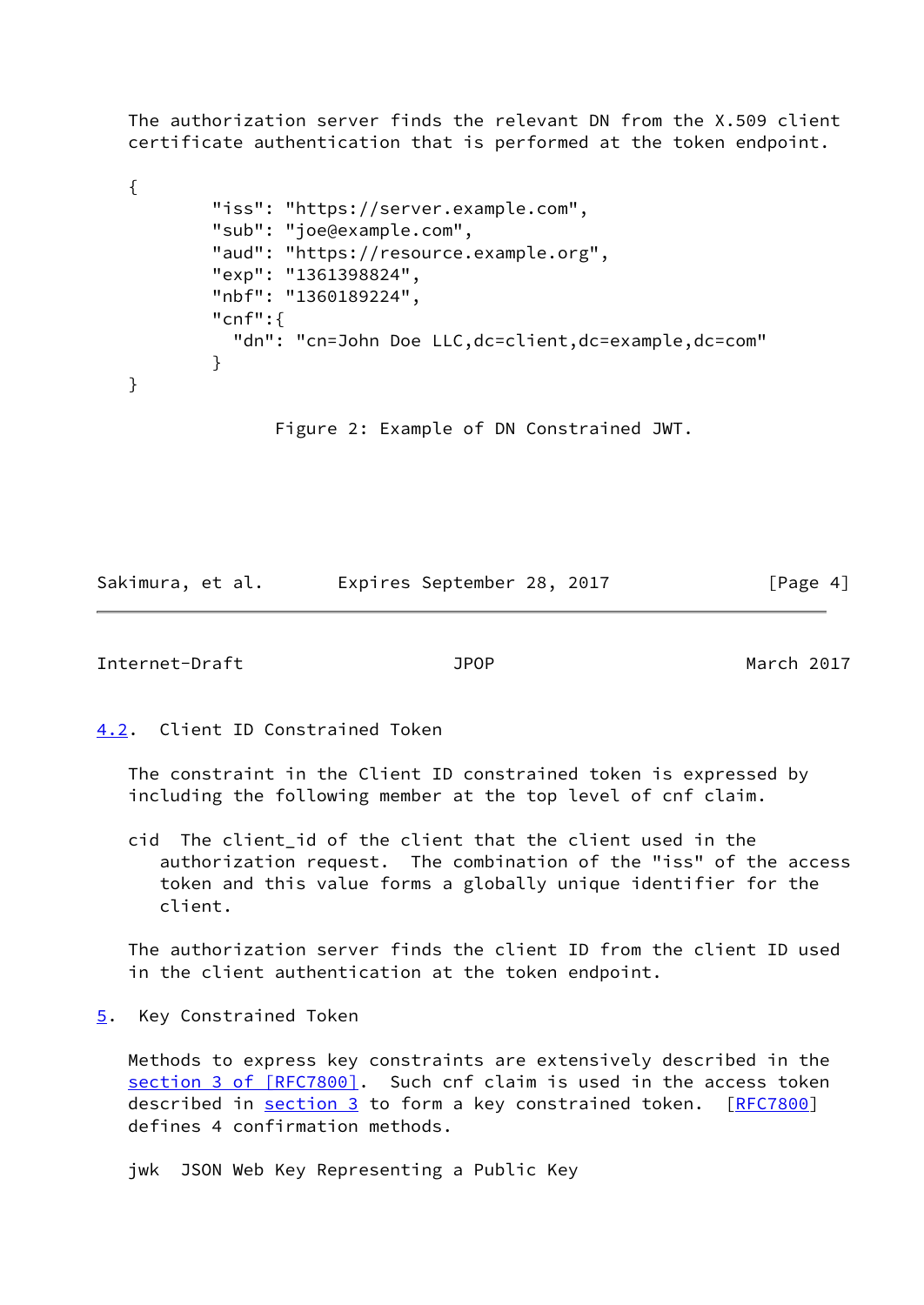jwe Encrypted JSON Web Key

jwkt#s256 [[RFC7638\]](https://datatracker.ietf.org/doc/pdf/rfc7638) Thumbprint of a JWK using the SHA-256 hash function.

x5t#s256 [[RFC7515](https://datatracker.ietf.org/doc/pdf/rfc7515)] X.509 Certificate SHA-256 Thumbprint

jku JWK Set URL

 The client provides the corresponding keys or the pointers to the authorization server as a part of the client configuration. It can be done through out-of-band methods (e.g., developper portal) or through some form of dynamic registration, etc.

 Following is an example of a JWT payload containing a JWK with a raw key.

| Sakimura, et al. |  | Expires September 28, 2017 |  |  | [Page 5] |
|------------------|--|----------------------------|--|--|----------|
|------------------|--|----------------------------|--|--|----------|

Internet-Draft JPOP March 2017

```
 {
         "iss": "https://server.example.com",
         "sub": "joe@example.com",
         "aud": "https://resource.example.org",
         "exp": "1361398824",
         "nbf": "1360189224",
         "cnf":{
            "jwk":{
             "kty": "EC",
             "use": "sig",
              "crv": "P-256",
             "x": "18wHLeIgW9wVN6VD1Txgpqy2LszYkMf6J8njVAibvhM",
             "y": "-V4dS4UaLMgP_4fY4j8ir7cl1TXlFdAgcx55o7TkcSA"
 }
 }
```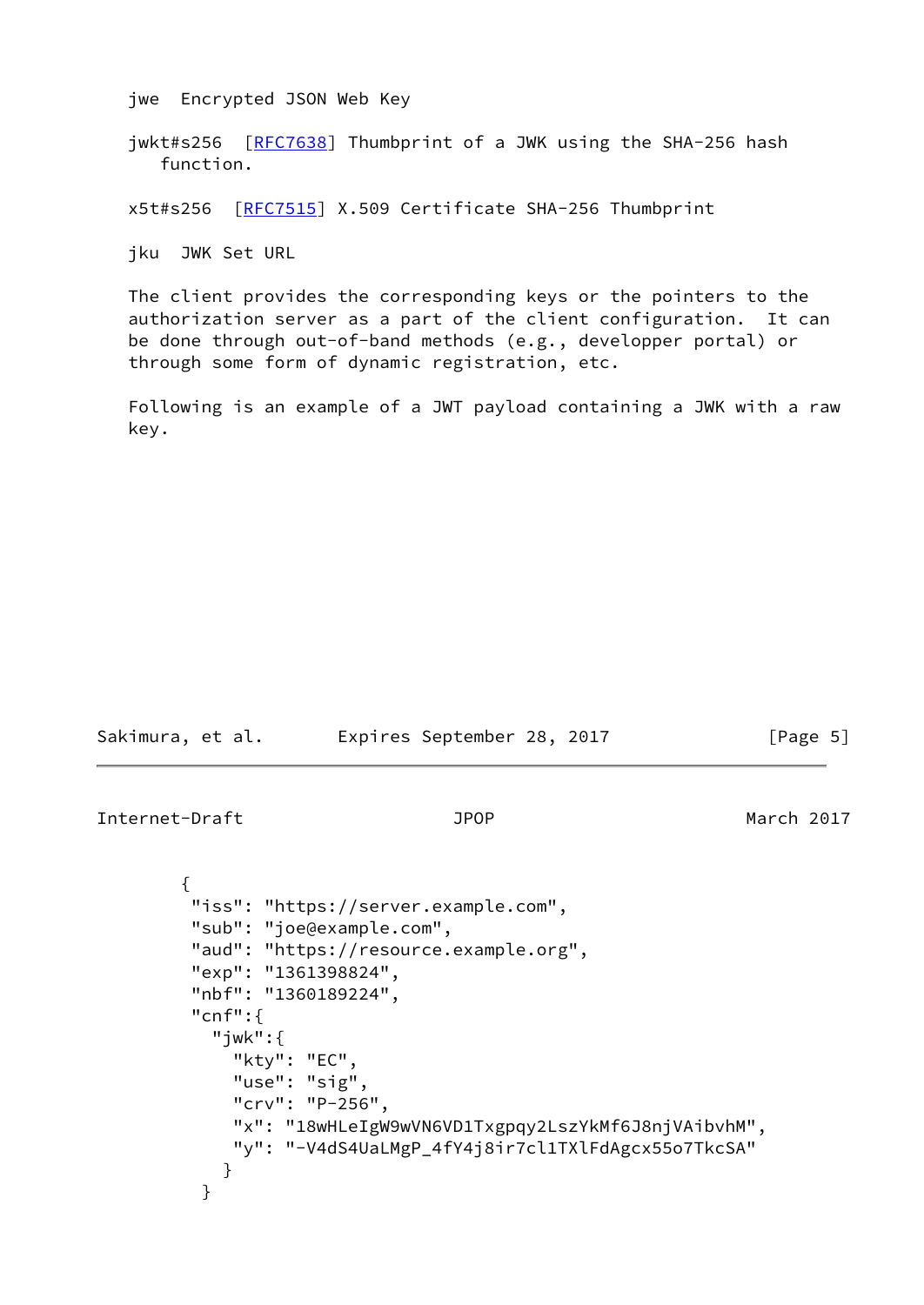Figure 3: Example of a JWK Key Constrained JWT.

Following is an example of a JWT payload containing a jku URI.

```
 {
         "iss": "https://server.example.com",
         "sub": "joe@example.com",
         "aud": "https://resource.example.org",
         "exp": "1361398824",
         "nbf": "1360189224",
         "cnf":{
           "jku": "https://client.example.com/keys/client123-jwks"
 }
 }
```
Figure 4: Example of a jku Constrained JWT.

 Following is an example of a JWT payload containing a x5t#s256 Certificate Thumbprint of a x509 certificate. .

Sakimura, et al. Expires September 28, 2017 [Page 6]

<span id="page-6-0"></span>Internet-Draft JPOP March 2017

```
\overline{\mathcal{L}} "iss": "https://server.example.com",
          "sub": "joe@example.com",
          "aud": "https://resource.example.org",
          "exp": "1361398824",
          "nbf": "1360189224",
          "cnf":{
             "x5t#s256": "w5cK0ebwmCZUYDB2Y5SlESsXE8o9yZg05O89jdNidgI"
```
}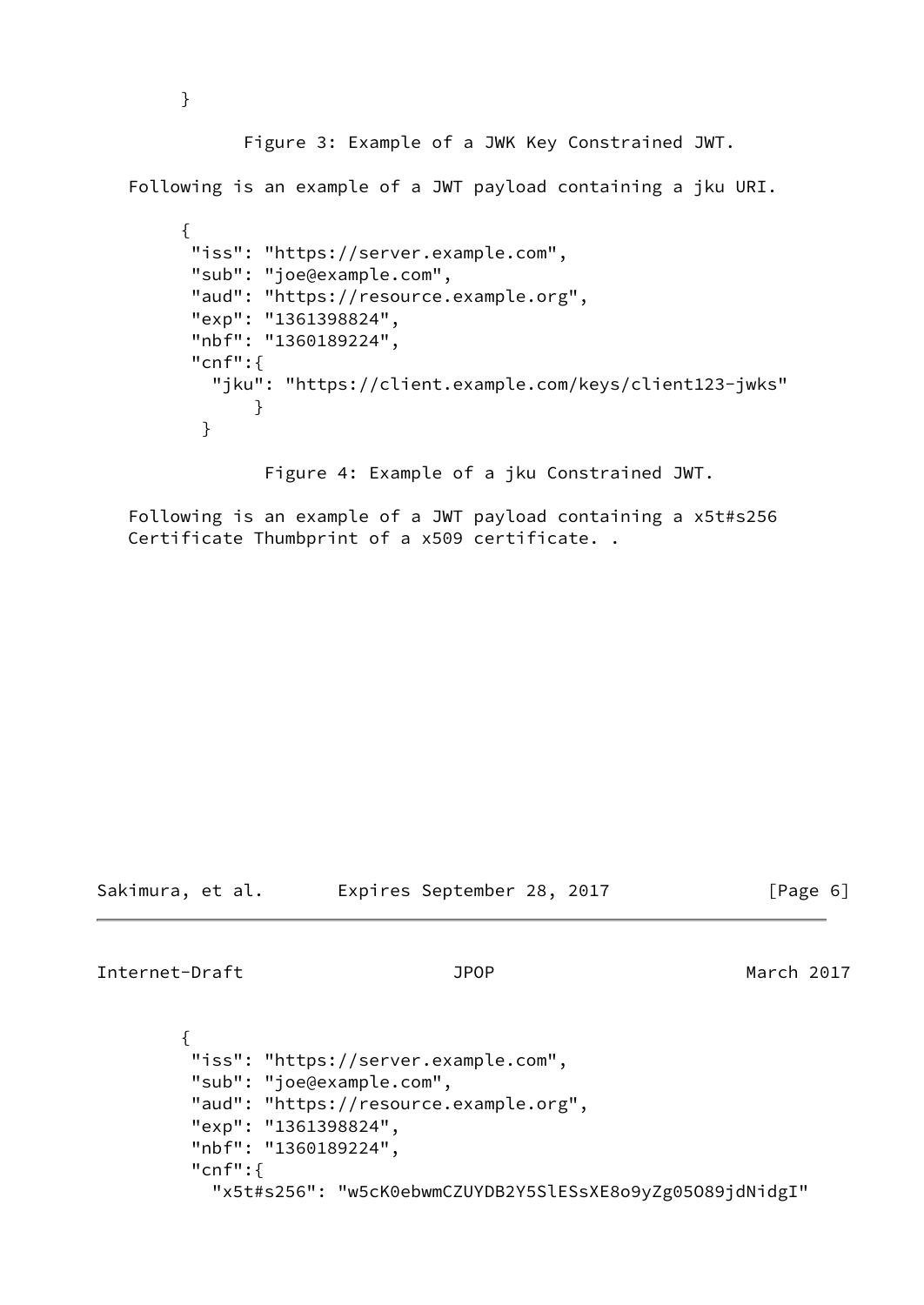}

}

 Figure 5: Example of a x5t#s256 Certificate Thumbprint Constrained JWT.

<span id="page-7-0"></span>[6](#page-7-0). Resource access method

 The resource server that supports this specification MUST authenticate the Client by having it demonstrate that it is the holder of the key associated with the access token being used. The confirmation method can be broadly categorized in two forms.

- Mutual TLS method A method leveraging on the X.509 client certificate authentication of the TLS connection. cn, x5t#s256, and jku confirmation methods can be used with this access method. (The JWKS referenced by the jku MUST contain JWK with x5c certificate elements for this access method)
- Signature method A method leveraging the signature on the nonce. cid, jku, jwk, jwe, and, jwkt#S256 confirmation methods can be used with this access method.
- <span id="page-7-1"></span>[6.1](#page-7-1). Mutual TLS acess method
	- DN cnf method Under this method, X.509 client certificate authentication at the resource endpoint is being leveraged. The resource endpoint MUST obtain the DN of the client certificate used for the authentication and MUST verify that the value of the dn member in the cnf member matches with it.

 If it does not match, the process stops here and the resource access MUST be denied.

 If it is valid, then the resource server MUST verify the access token. If it is valid, the resource SHOULD be returned as HTTP response.

 x5t#s256 cnf method Under this method, X.509 client certificate authentication at the resource endpoint is being leveraged. The

| Sakimura, et al. |  | Expires September 28, 2017 |  |  | [Page 7] |  |
|------------------|--|----------------------------|--|--|----------|--|
|------------------|--|----------------------------|--|--|----------|--|

<span id="page-7-2"></span>Internet-Draft JPOP March 2017

resource endpoint MUST obtain the client certificate used for the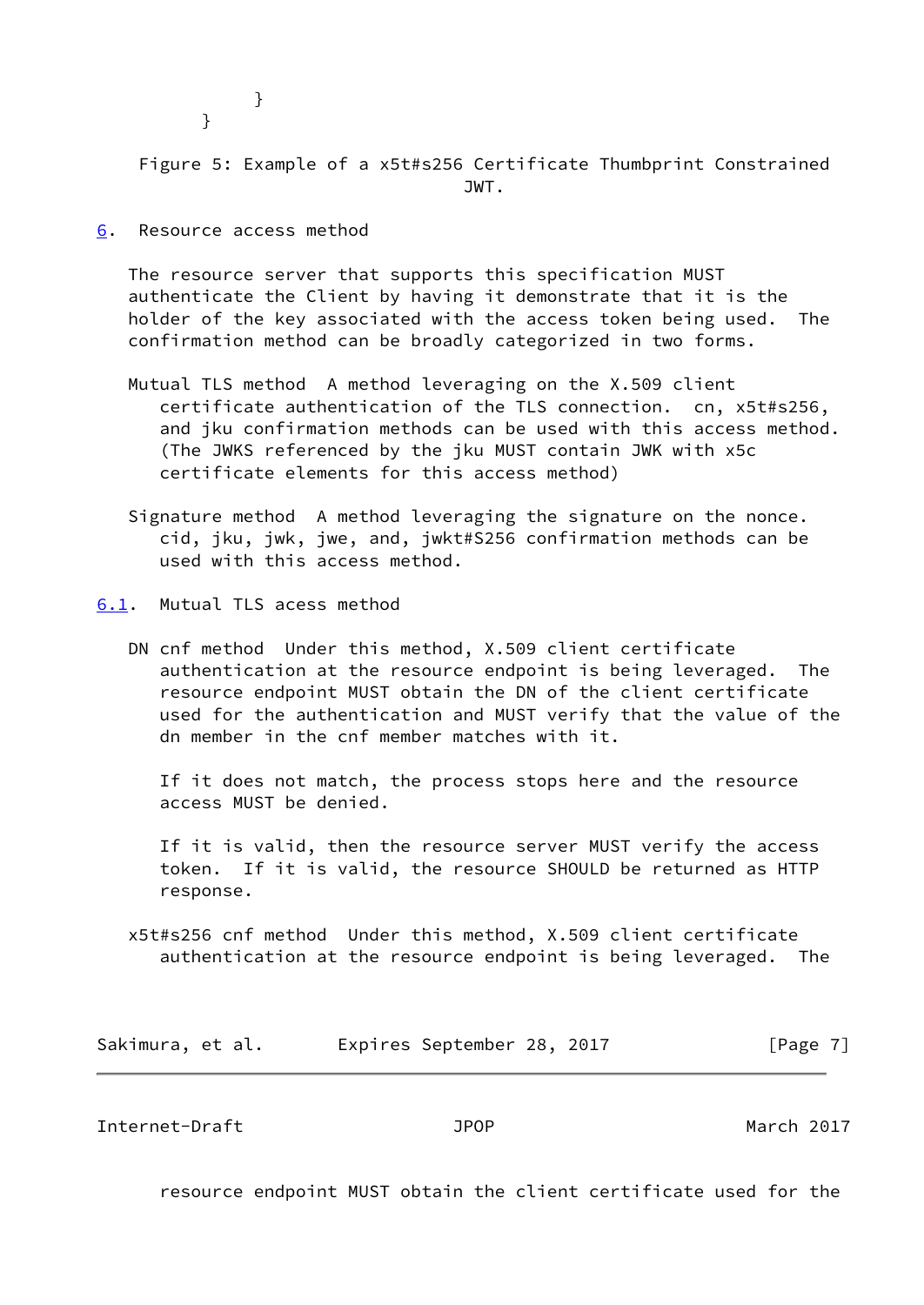authentication and MUST verify that the base64url-encoded SHA-256 thumprint of the DER encoded X.509 client certificate. The x5t#s256 member in the cnf member MUST exactly match the calculated thumbprint.

 If the thumbprint does not match, access token validation fails and the resource access MUST be denied.

 If the thumbprint is valid, then the resource server MUST verify the access token. If the access token is valid, the resource SHOULD be returned as HTTP response.

 jku cnf method Under this method, X.509 client certificate authentication at the resource endpoint is being leveraged. The resource endpoint MUST obtain the client certificate used for the authentication and MUST verify that the certificate matches one of the x5c elements retrieved from the [\[RFC7517](https://datatracker.ietf.org/doc/pdf/rfc7517)]JWKS. Each x5c element may contain a chain of base64-encoded certificates. The client certificate MUST only be compared with the last certificate in the chain.

 If the certificate does not match one in the JWKS object, access token validation fails and the resource MUST NOT be returned.

 Editor's Note: We need a reference to comparing certificates. This should probably be by string comparison of the Base64 or DER encoded formats.

 If the certificate matches, then the resource server MUST verify the access token. If it is valid, the resource SHOULD be returned as HTTP response.

<span id="page-8-0"></span>[6.2](#page-8-0). Signature method

For this, the following steps are taken:

- STEP1: The client accesses the protected resource and gets an authorization error as in [Section 7.](#page-9-0) With it, the client obtains a nonce.
- STEP2: The client prepares a client nonce, "cnonce", and nounce count, "nc" as defined in section [3.2.2 of \[RFC2617\].](https://datatracker.ietf.org/doc/pdf/rfc2617#section-3.2.2)
- STEP3: The client creates JWS compact serialization over the nonce.

 To obtain it, first create a JSON with a name "nonce" and the value being what was received in the previous step. The JWS MUST contain a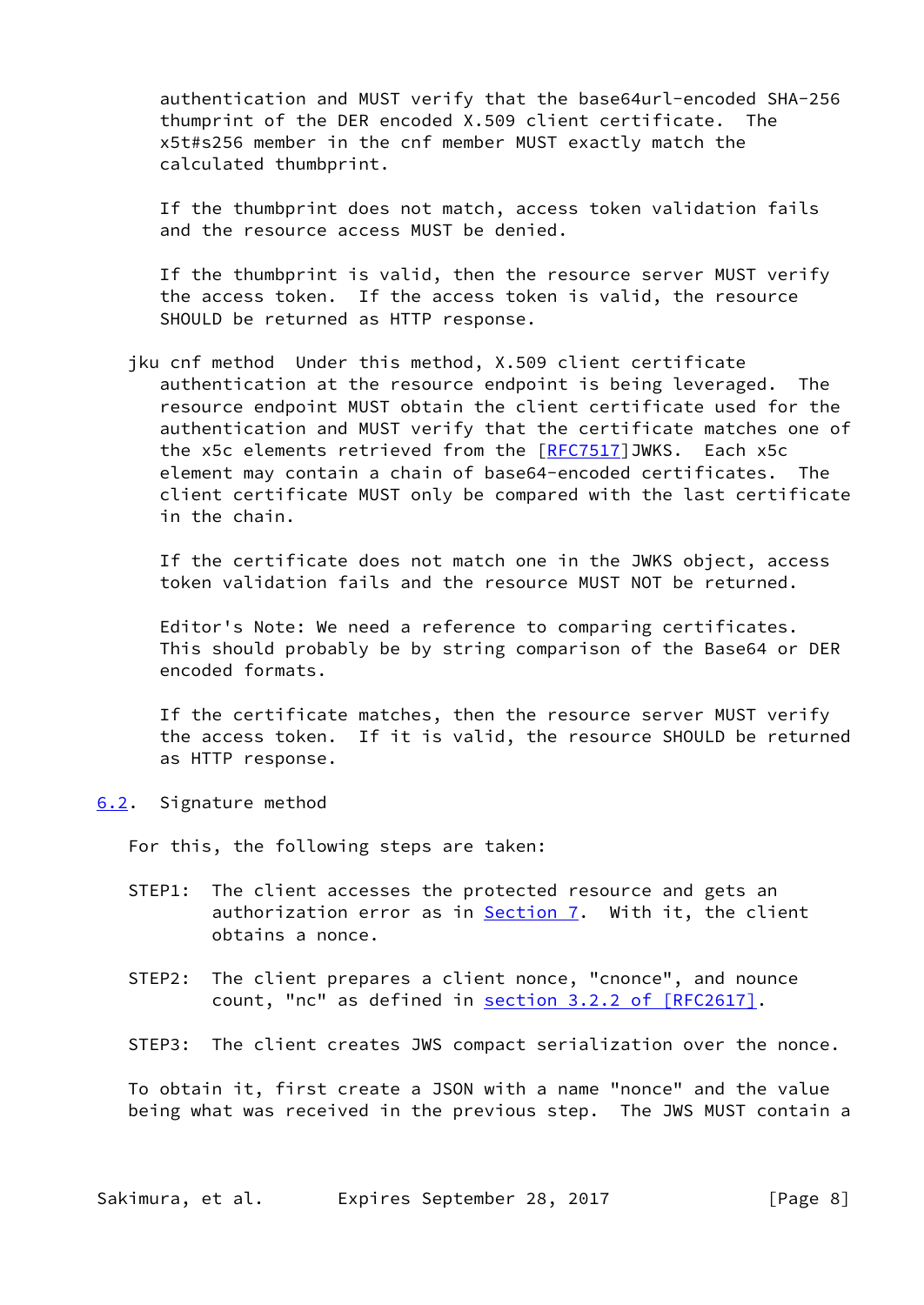```
Internet-Draft JPOP March 2017
   kid header element if the client has more than one signing key
   published via JWKS URI e.g.,
   {
          "nonce":"dcd98b7102dd2f0e8b11d0f600bfb0c093",
          "nc":"00000001",
          "cnonce":"0a4f113b"
```
}

 Then, "jws-on-nonce" is obtained by creating a compact serialization of JWS on this JSON.

 STEP4: The client sends the request to the resource server, this time with Authorization Request Header as defined in [section](https://datatracker.ietf.org/doc/pdf/rfc7235#section-4.2) [4.2 of \[RFC7235\]](https://datatracker.ietf.org/doc/pdf/rfc7235#section-4.2) with the credential as follows:

| credentials   | = "Jpop" jpop-response                                    |
|---------------|-----------------------------------------------------------|
| jpop-response | = at-response "," s-response                              |
| at-response   | $=$ "at" "=" access-token (* As specified by $[POPKD]$ *) |
| s-response    | $=$ "s" "=" jws-on-nonce (* Created in the STEP3. *)      |
| access-token  | $=$ quoted-string                                         |
| jws-on-nonce  | = quoted-string                                           |

 In the following example, the access token and the jws-on-nonce are represented as access.token.jwt and jws.of.nonce for the sake of brevity.

> GET /resource/1234 HTTP/1.0 Host: server.example.com Authorization: Jpop at="access.token.jwt", s="jws.of.nonce"

> > Figure 6: Example resouce request

- STEP5: The resource server finds the client's public key form the access token through the methods described in [[RFC7800](https://datatracker.ietf.org/doc/pdf/rfc7800)].
- STEP6: The resource server MUST verify the value of "s" of the Authorization header. If it fails, the process stops here and the resource access MUST be denied.
- STEP7: The resource server MUST verify the access token. If it is valid, the resource SHOULD be returned as HTTP response.
- <span id="page-9-0"></span>[7](#page-9-0). Authorization Error

If the client requests the resource without the proper authoization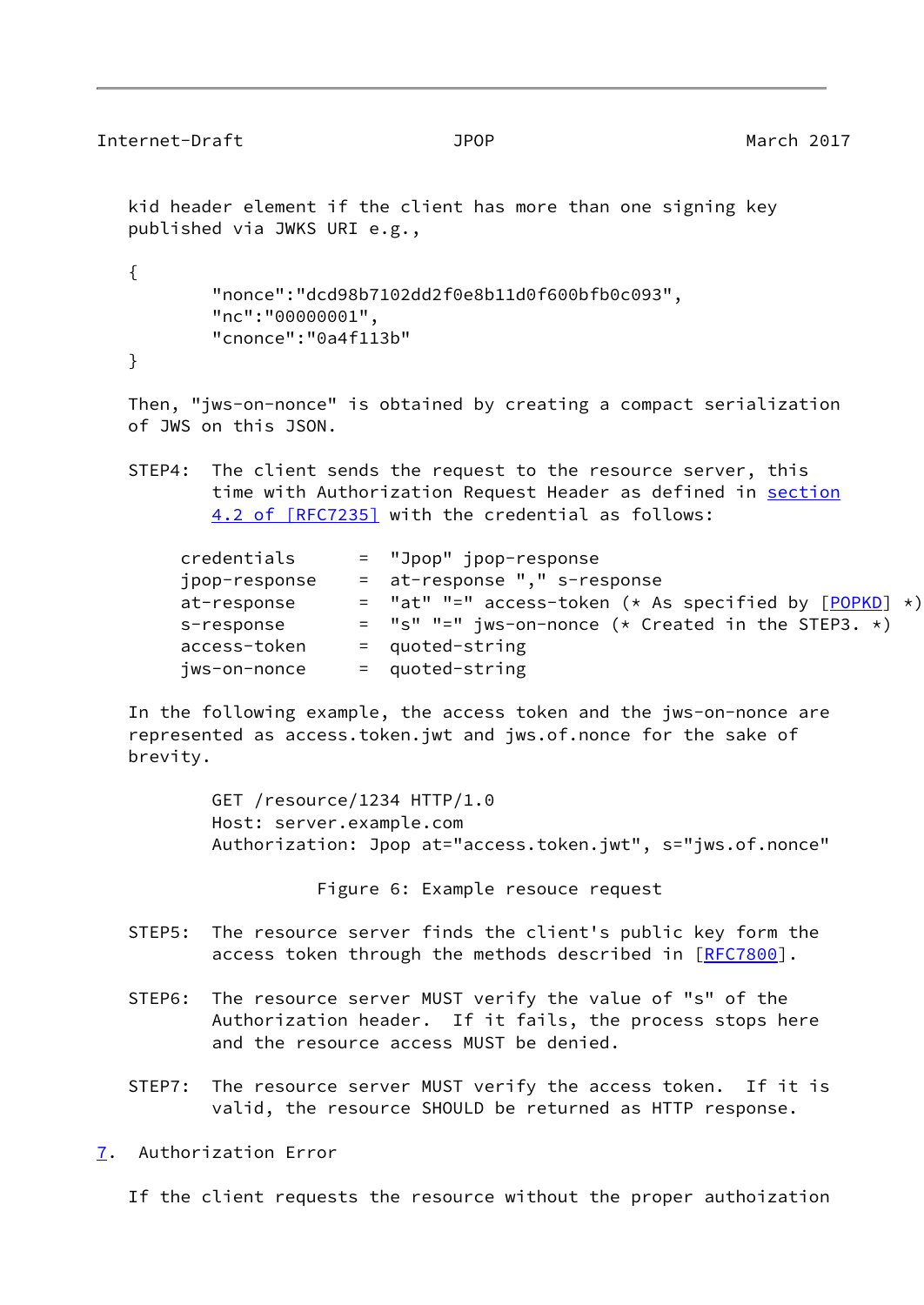header, the resource server returns a HTTP 401 response with "WWW-

| Sakimura, et al. | Expires September 28, 2017 | [Page 9] |
|------------------|----------------------------|----------|
|------------------|----------------------------|----------|

<span id="page-10-1"></span>Internet-Draft JPOP March 2017

Authenticate" header as defined in section [4.1 of \[RFC7235\]](https://datatracker.ietf.org/doc/pdf/rfc7235#section-4.1) with the challenge as follows:

> challenge = "Jpop" jpop-challenge jpop-challenge = "nonce" "=" nonce-value nonce-value = quoted-string

Following example depicts what the response would look like.

 HTTP/1.0 401 Unauthorized Server: HTTPd/0.9 Date: Wed, 14 March 2017 09:26:53 GMT WWW-Authenticate: Jpop nonce="dcd98b7102dd2f0e8b11d0f600bfb0c093"

Figure 7: Example error response.

<span id="page-10-0"></span>[8](#page-10-0). IANA Considerations

<span id="page-10-2"></span>[8.1](#page-10-2). Jpop Authentication Scheme

 A new scheme has been registered in the HTTP Authentication Scheme Registry as follows:

Authentication Scheme Name: Jpop

Reference: [Section 3](#page-2-5) of this specification

 Notes (optional): The Named Authentication scheme is intended to be used only with OAuth Resource Access, and thus does not support proxy authentication.

<span id="page-10-3"></span>[8.2](#page-10-3). JWT Confirmation Methods

- o Confirmation Method Value: "dn"
- o Confirmation Method Description: DN match with the TLS client auth.
- o Change Controller: IESG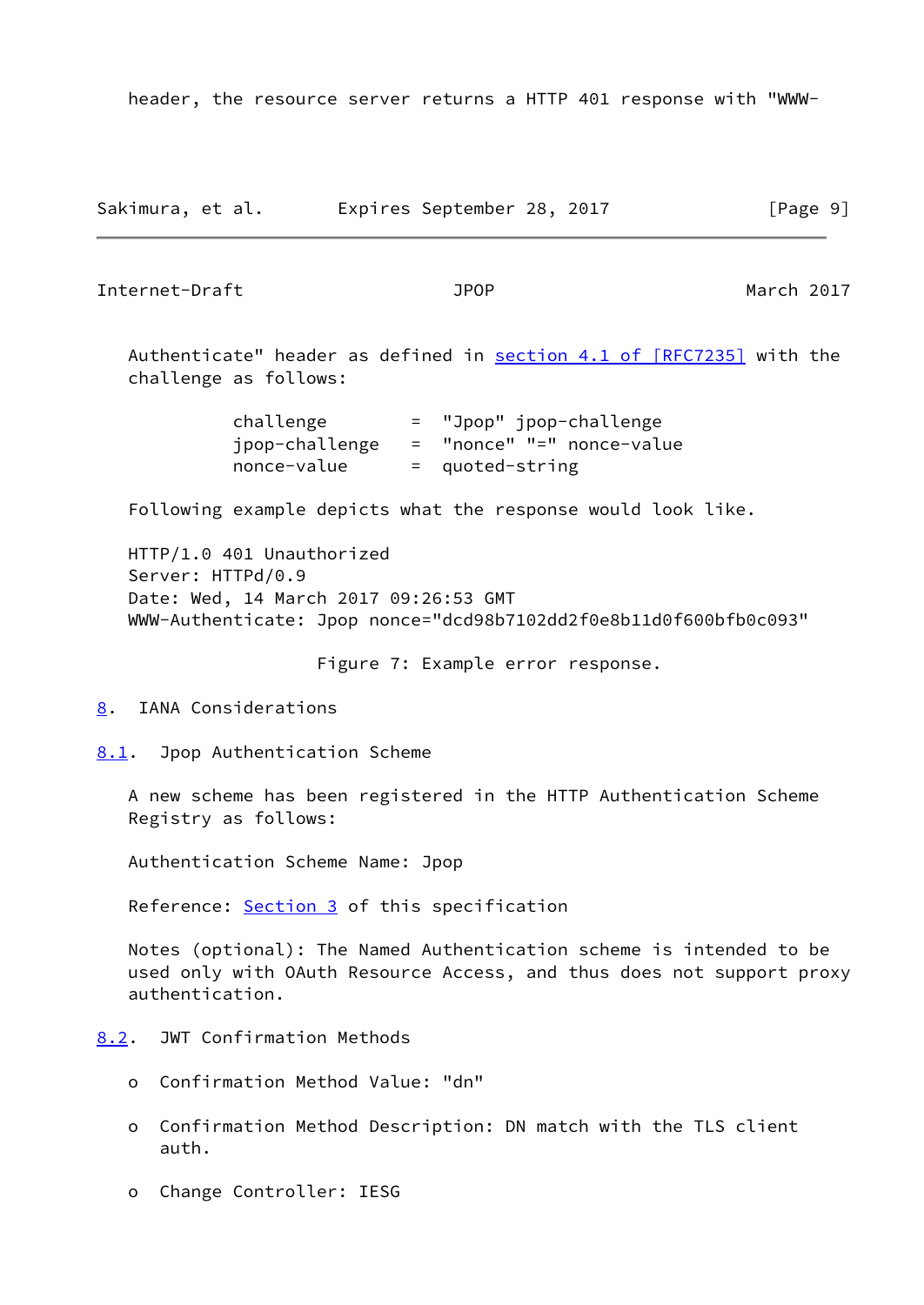- o Specification Document(s): This document.
- o Confirmation Method Value: "cid"
- o Confirmation Method Description: Client ID Confirmation
- o Change Controller: IESG

| Sakimura, et al. | Expires September 28, 2017 | [Page 10] |
|------------------|----------------------------|-----------|
|------------------|----------------------------|-----------|

<span id="page-11-1"></span>Internet-Draft JPOP March 2017

o Specification Document(s): This document.

<span id="page-11-0"></span>[9](#page-11-0). Security Considerations

<span id="page-11-2"></span>[9.1](#page-11-2). Certificate validation

 The "dn" JWT confirmation method relies its security property on the X.509 client certificate authentication. In particular, the validity of the certificate needs to be verified properly. It involves the traversal of all the certificate chain and the certificate validation (e.g., with OCSP).

<span id="page-11-3"></span>[9.2](#page-11-3). Key protection

 The client's secret key must be kept securely. Otherwise, the notion of PoP breaks down.

 It should be noted that JWE confirmation method is significantly weaker form of the PoP, as the resource server and the authorization server can masquerade as the client.

<span id="page-11-4"></span>[9.3](#page-11-4). Audiance Restriction

When using the signature method the client must specify to the AS the aud it intends to send the token to, so that it can be included in the AT.

 A malicious RS could receive a AT with no aud or a logical audience and then replay the AT and jws-on-nonce to the actual server.

 NOTE another approach would be to include the resource in the jws-on nonce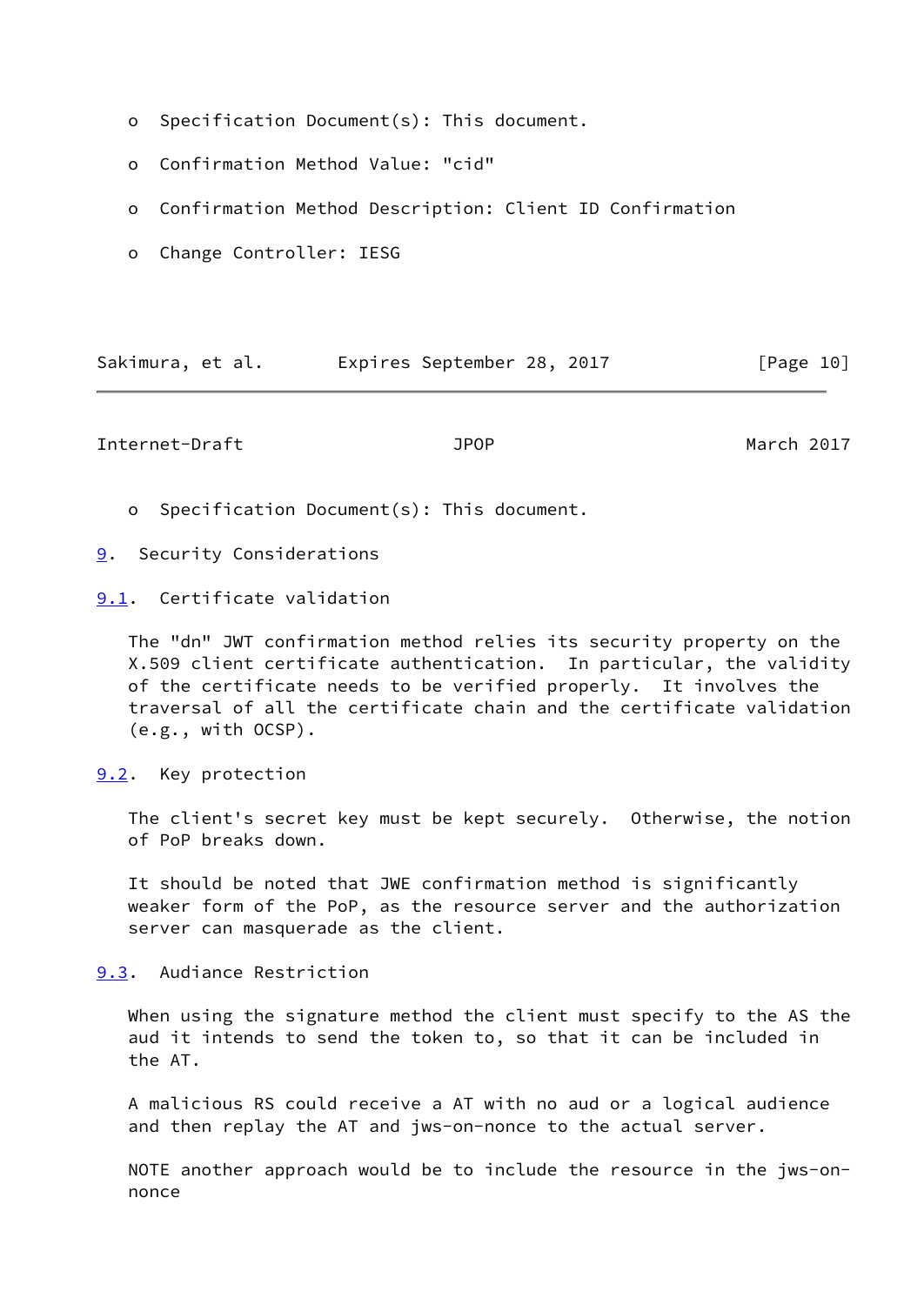### <span id="page-12-0"></span>[9.4](#page-12-0). Dynamic client registration elements

 When a AS uses dynamic client registration it may accept software statements supplied by a federation operator. Those software statements can contain a JWKS-URI that is hosted by the federation operator or protected by a certificate provisioned from a trusted root. These methods would allow the federation operator to administratively revoke the keys at the JWKS-URI without requiring the JWKS to contain x5c elements with CA issued certificates and having to have the RS perform full certificate validation for each request.

| Sakimura, et al. | Expires September 28, 2017 |  | [Page 11] |  |
|------------------|----------------------------|--|-----------|--|
|                  |                            |  |           |  |

<span id="page-12-2"></span>Internet-Draft JPOP March 2017

## <span id="page-12-1"></span>[10.](#page-12-1) Acknowledgements

 The authors thank the following people for providing valuable feedback to this document. Nov Matake (YAuth).

- <span id="page-12-3"></span>[11.](#page-12-3) References
- <span id="page-12-4"></span>[11.1](#page-12-4). Normative References
	- [POPKD] Bradley, J., Hunt, P., Jones, M., and H. Tschofenig, "OAuth 2.0 Proof-of-Possession: Authorization Server to Client Key Distribution", March 2017, <[https://tools.ietf.org/html/draft-ietf-oauth-pop-key](https://tools.ietf.org/html/draft-ietf-oauth-pop-key-distribution-03) [distribution-03](https://tools.ietf.org/html/draft-ietf-oauth-pop-key-distribution-03)>.
	- [RFC2119] Bradner, S., "Key words for use in RFCs to Indicate Requirement Levels", [BCP 14](https://datatracker.ietf.org/doc/pdf/bcp14), [RFC 2119](https://datatracker.ietf.org/doc/pdf/rfc2119), DOI 10.17487/RFC2119, March 1997, <<http://www.rfc-editor.org/info/rfc2119>>.
	- [RFC2617] Franks, J., Hallam-Baker, P., Hostetler, J., Lawrence, S., Leach, P., Luotonen, A., and L. Stewart, "HTTP Authentication: Basic and Digest Access Authentication", [RFC 2617,](https://datatracker.ietf.org/doc/pdf/rfc2617) DOI 10.17487/RFC2617, June 1999, <<http://www.rfc-editor.org/info/rfc2617>>.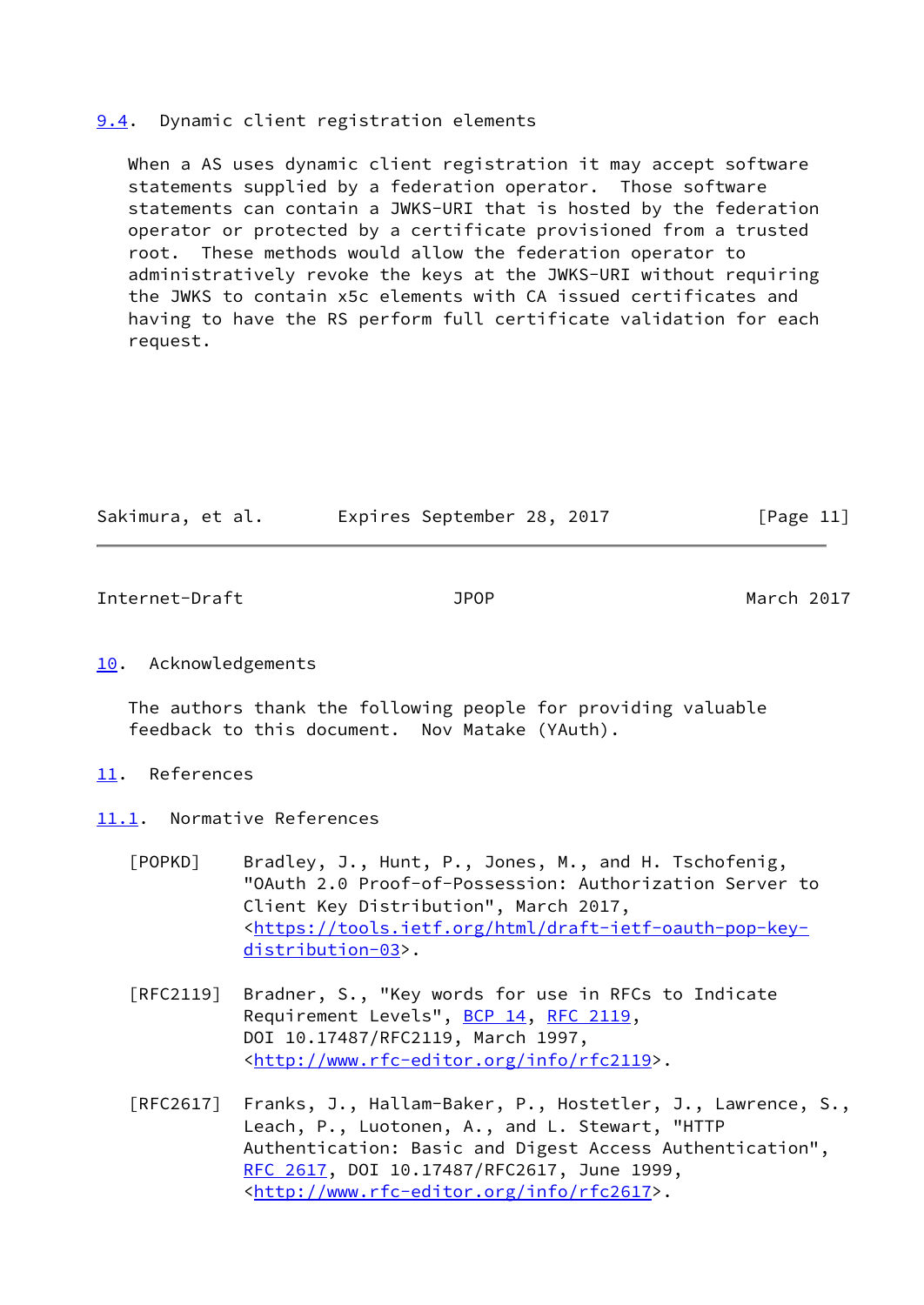- [RFC6749] Hardt, D., Ed., "The OAuth 2.0 Authorization Framework", [RFC 6749,](https://datatracker.ietf.org/doc/pdf/rfc6749) DOI 10.17487/RFC6749, October 2012, <<http://www.rfc-editor.org/info/rfc6749>>.
- [RFC6750] Jones, M. and D. Hardt, "The OAuth 2.0 Authorization Framework: Bearer Token Usage", [RFC 6750,](https://datatracker.ietf.org/doc/pdf/rfc6750) DOI 10.17487/RFC6750, October 2012, <<http://www.rfc-editor.org/info/rfc6750>>.
- [RFC7235] Fielding, R., Ed. and J. Reschke, Ed., "Hypertext Transfer Protocol (HTTP/1.1): Authentication", [RFC 7235](https://datatracker.ietf.org/doc/pdf/rfc7235), DOI 10.17487/RFC7235, June 2014, <<http://www.rfc-editor.org/info/rfc7235>>.
- [RFC7515] Jones, M., Bradley, J., and N. Sakimura, "JSON Web Signature (JWS)", [RFC 7515](https://datatracker.ietf.org/doc/pdf/rfc7515), DOI 10.17487/RFC7515, May 2015, [<http://www.rfc-editor.org/info/rfc7515](http://www.rfc-editor.org/info/rfc7515)>.
- [RFC7517] Jones, M., "JSON Web Key (JWK)", [RFC 7517,](https://datatracker.ietf.org/doc/pdf/rfc7517) DOI 10.17487/RFC7517, May 2015, <<http://www.rfc-editor.org/info/rfc7517>>.

| Sakimura, et al. |  | Expires September 28, 2017 |  | [Page 12] |  |
|------------------|--|----------------------------|--|-----------|--|
|                  |  |                            |  |           |  |

<span id="page-13-1"></span>Internet-Draft JPOP March 2017

- [RFC7519] Jones, M., Bradley, J., and N. Sakimura, "JSON Web Token (JWT)", [RFC 7519,](https://datatracker.ietf.org/doc/pdf/rfc7519) DOI 10.17487/RFC7519, May 2015, <<http://www.rfc-editor.org/info/rfc7519>>.
- [RFC7638] Jones, M. and N. Sakimura, "JSON Web Key (JWK) Thumbprint", [RFC 7638](https://datatracker.ietf.org/doc/pdf/rfc7638), DOI 10.17487/RFC7638, September 2015, [<http://www.rfc-editor.org/info/rfc7638](http://www.rfc-editor.org/info/rfc7638)>.
- [RFC7662] Richer, J., Ed., "OAuth 2.0 Token Introspection", [RFC 7662,](https://datatracker.ietf.org/doc/pdf/rfc7662) DOI 10.17487/RFC7662, October 2015, <<http://www.rfc-editor.org/info/rfc7662>>.
- [RFC7800] Jones, M., Bradley, J., and H. Tschofenig, "Proof-of- Possession Key Semantics for JSON Web Tokens (JWTs)", [RFC 7800,](https://datatracker.ietf.org/doc/pdf/rfc7800) DOI 10.17487/RFC7800, April 2016, <<http://www.rfc-editor.org/info/rfc7800>>.
- <span id="page-13-0"></span>[11.2](#page-13-0). Informative References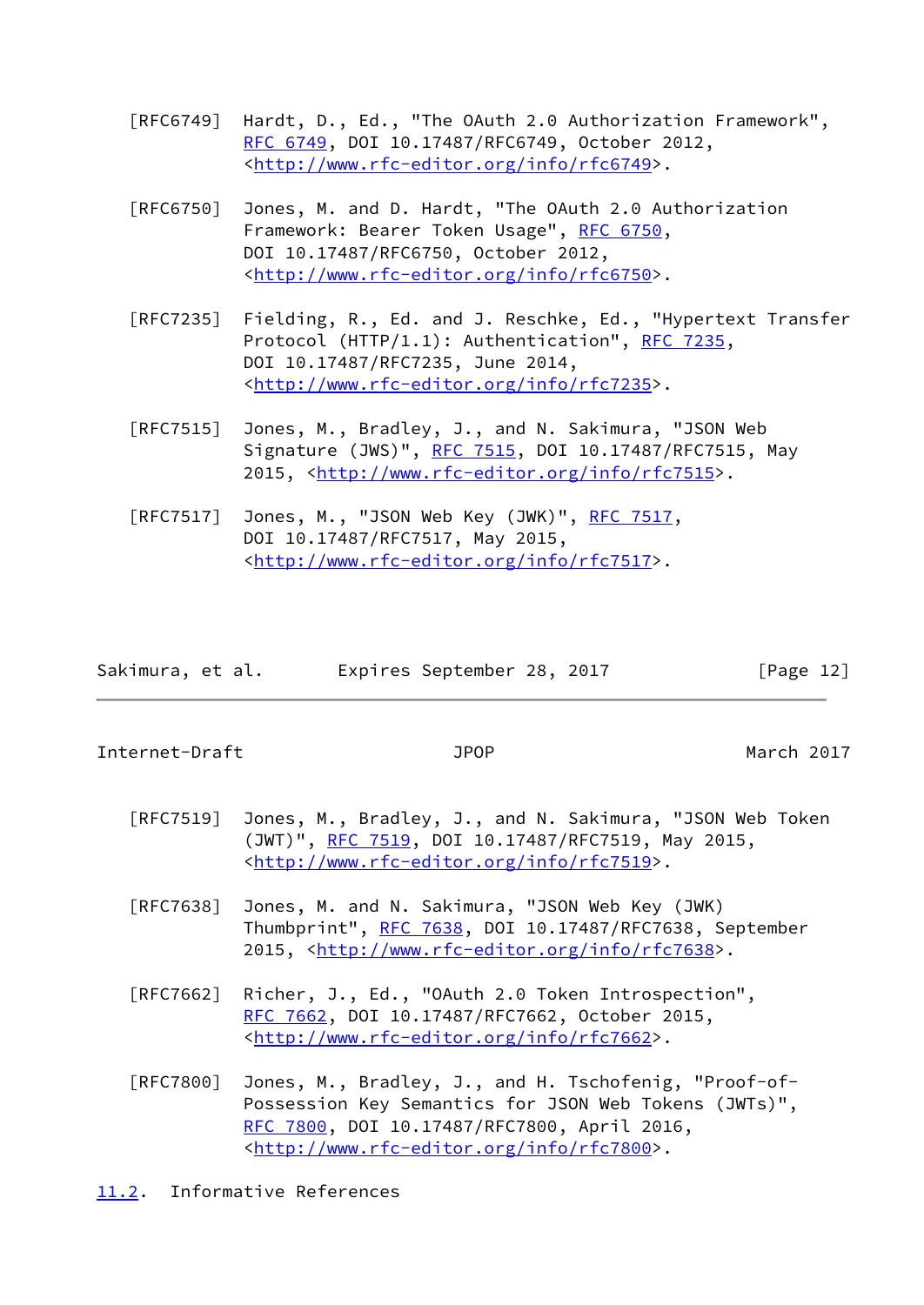[POPA] Hunt, P., Ed., "OAuth 2.0 Proof-of-Possession (PoP) Security Architecture", March 2015, <[https://tools.ietf.org/html/draft-ietf-oauth-pop](https://tools.ietf.org/html/draft-ietf-oauth-pop-architecture-08) [architecture-08](https://tools.ietf.org/html/draft-ietf-oauth-pop-architecture-08)>.

- [RFC7636] Sakimura, N., Ed., Bradley, J., and N. Agarwal, "Proof Key for Code Exchange by OAuth Public Clients", [RFC 7636,](https://datatracker.ietf.org/doc/pdf/rfc7636) DOI 10.17487/RFC7636, September 2015, <<http://www.rfc-editor.org/info/rfc7636>>.
- [TINTRO] Richer, J., "OAuth 2.0 Token Introspection", July 2015.

<span id="page-14-0"></span>[Appendix A.](#page-14-0) Document History

-00 Initial Version.

Authors' Addresses

 Nat Sakimura Nomura Research Institute Otemachi Financial City Grand Cube, 1-9-2 Otemachi Chiyoda-ku, Tokyo 100-0004 Japan

 Phone: +81-3-5533-2111 Email: n-sakimura@nri.co.jp URI: <https://nat.sakimura.org/>

Sakimura, et al. Expires September 28, 2017 [Page 13]

Internet-Draft JPOP March 2017

 Kepeng Li Alibaba Group

Email: kepeng.lkp@alibaba-inc.com

 John Bradley Ping Identity

 Email: ve7jtb@ve7jtb.com URI: <http://www.thread-safe.com/>